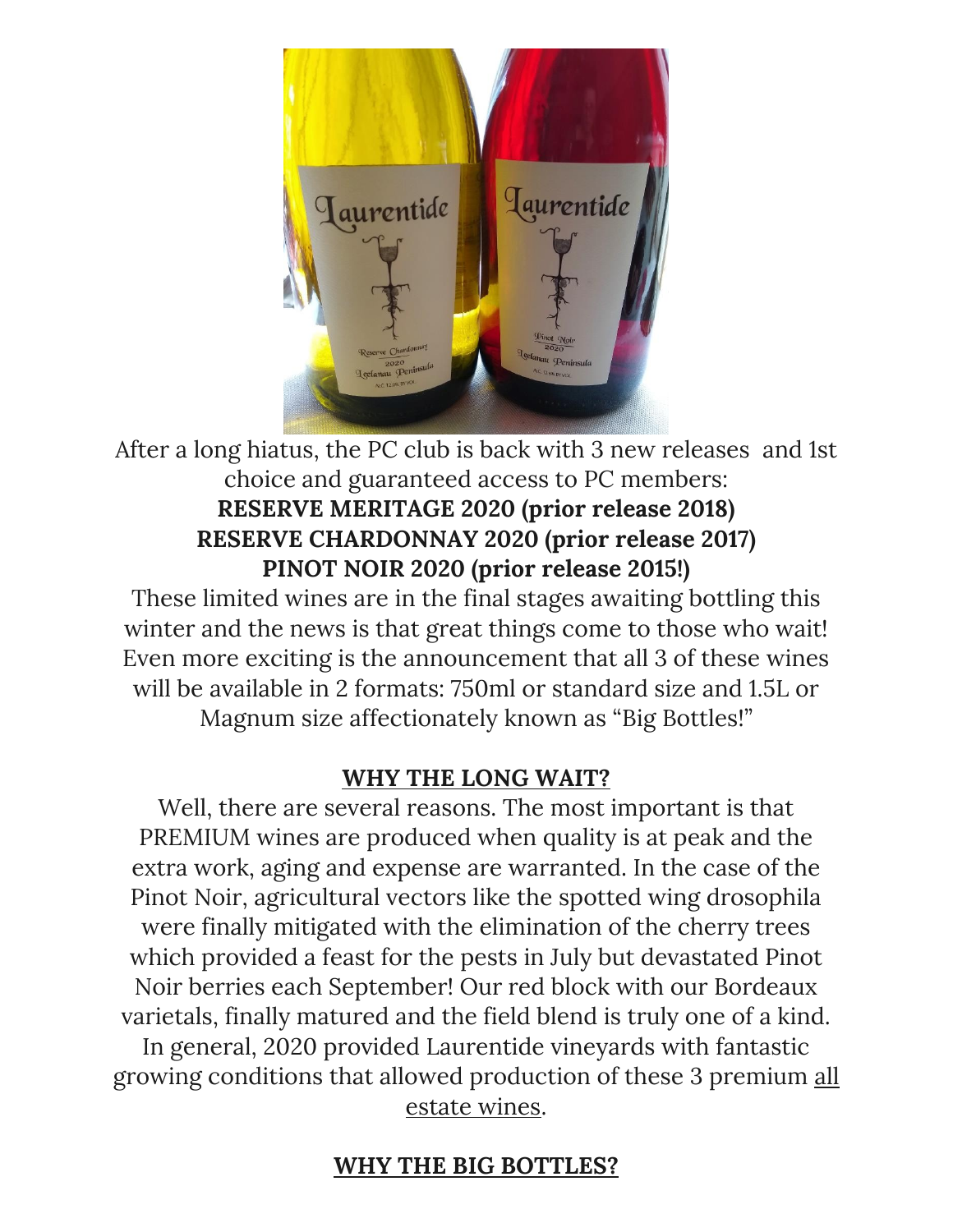Well, there are several reasons! The most important is that when you purchase 2 sizes of bottle for aging, you can drink the smaller bottle earlier and SAVE the larger as it ages more slowly (volume/air/cork ratios….). Magnums are a fantastic format for parties, celebrations, special events and are just great fun! Plus double bottles are a little "greener" with less packaging and glass to recycle! We have spent considerable time developing a new oak program which resulted in an injection of a variety new French barrels of unparalleled pedigree chosen to flatter and draw out the best expression of our Leelanau fruit and wine style with an elegant European touch. We urge all members to purchase both sizes of all 3 types and cellar them for some time in their libraries to compare and contrast. The flavor profiles will be delicious to uncork!

### **HOW TO BE A PC MEMBER:**

**A.** If you are an existing member of the PC club, we hope you will be able to start picking these wines up mid February. The exact starting date will be sent in a reminder note.

**B.** If you are an active LLWC member but not a PC member please join! The PC club signup is complimentary for existing LLWC members. Email, phone or click the link below to become a PC member too and receive annual premium wines at PC club prices! **C.** If you are not a LLWC member, you are also very welcome to join the PC club and the signup fee is \$50. Or, join our standard club, the Laurentide Lovers Wine Club (LLWC) and the PC signup fee is waived!

For this release, the pickup time frame will be extended until the end of March unless notified and prepaid. We will have these bottles opened for complimentary PC member tasting. Please make an appointment online to fully experience these wines in a seated setting.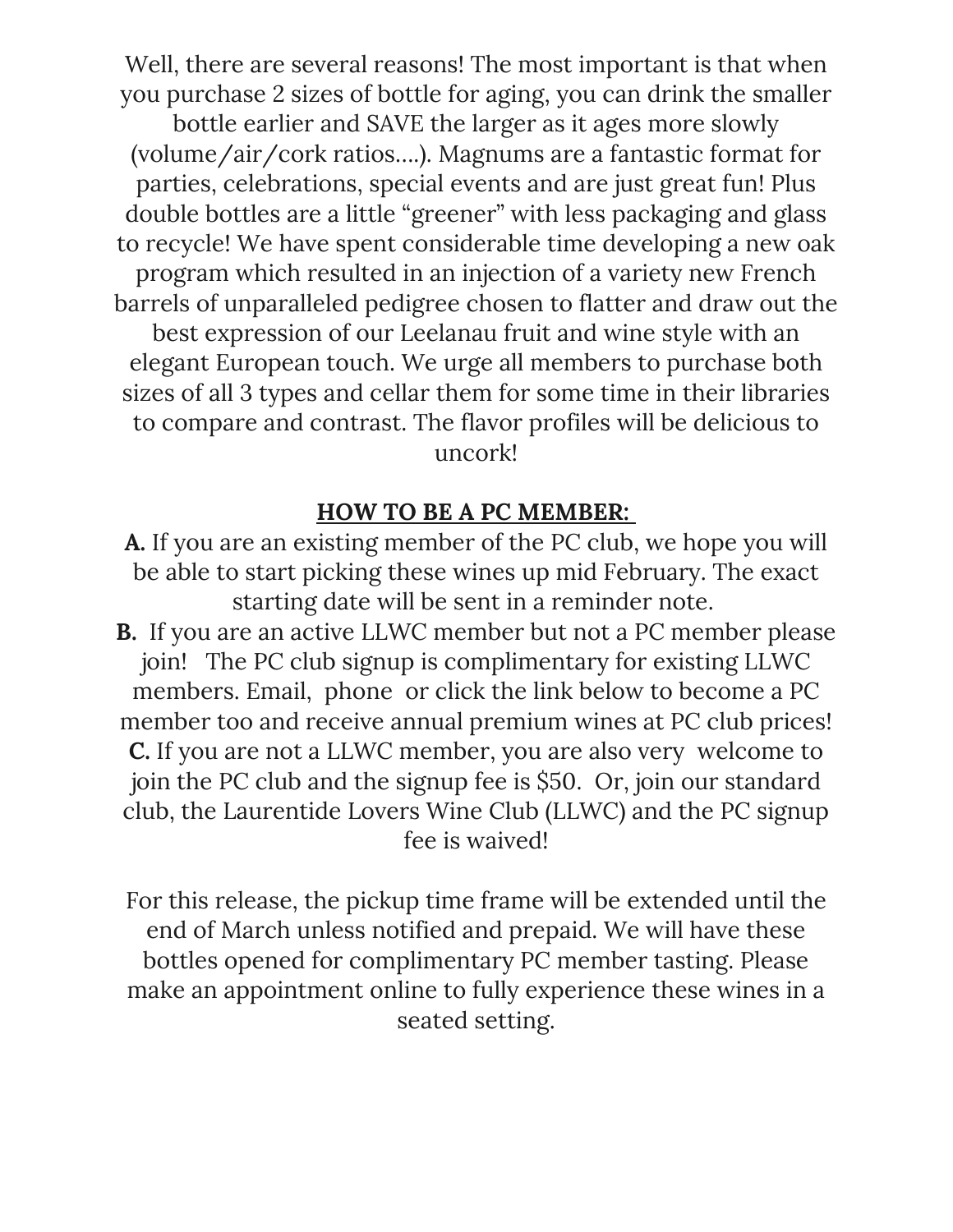## **NITTY GRITTY DETAILS: THE PC CLUB RELEASE PICKUP WILL CONSIST OF ANY COMBINATION OF THE 3 PC WINES IN THE 2 SIZES TOTALING A CASE.**

1. For example, 3 Magnums of Pinot Noir plus 3 Reserve Chardonnay standard bottles plus 3 Reserve Meritage standard bottles equals a case. For another example, 2 Magnums of Pinot Noir, 2 Magnums of Reserve Chardonnay and 2 Magnums of Reserve Meritage also qualifies as a case.

2. You are NOT required to purchase all 3 varietals; thus if you are not a white wine lover, ANY case combo of the reds will satisfy the PC club requirement.

3. Once you have satisfied this annual club case requirement, you will be able to continue to purchase the PC wines with the PC discount on the release price regardless of any changes in price at the tasting room until the next PC club release.

Continued...